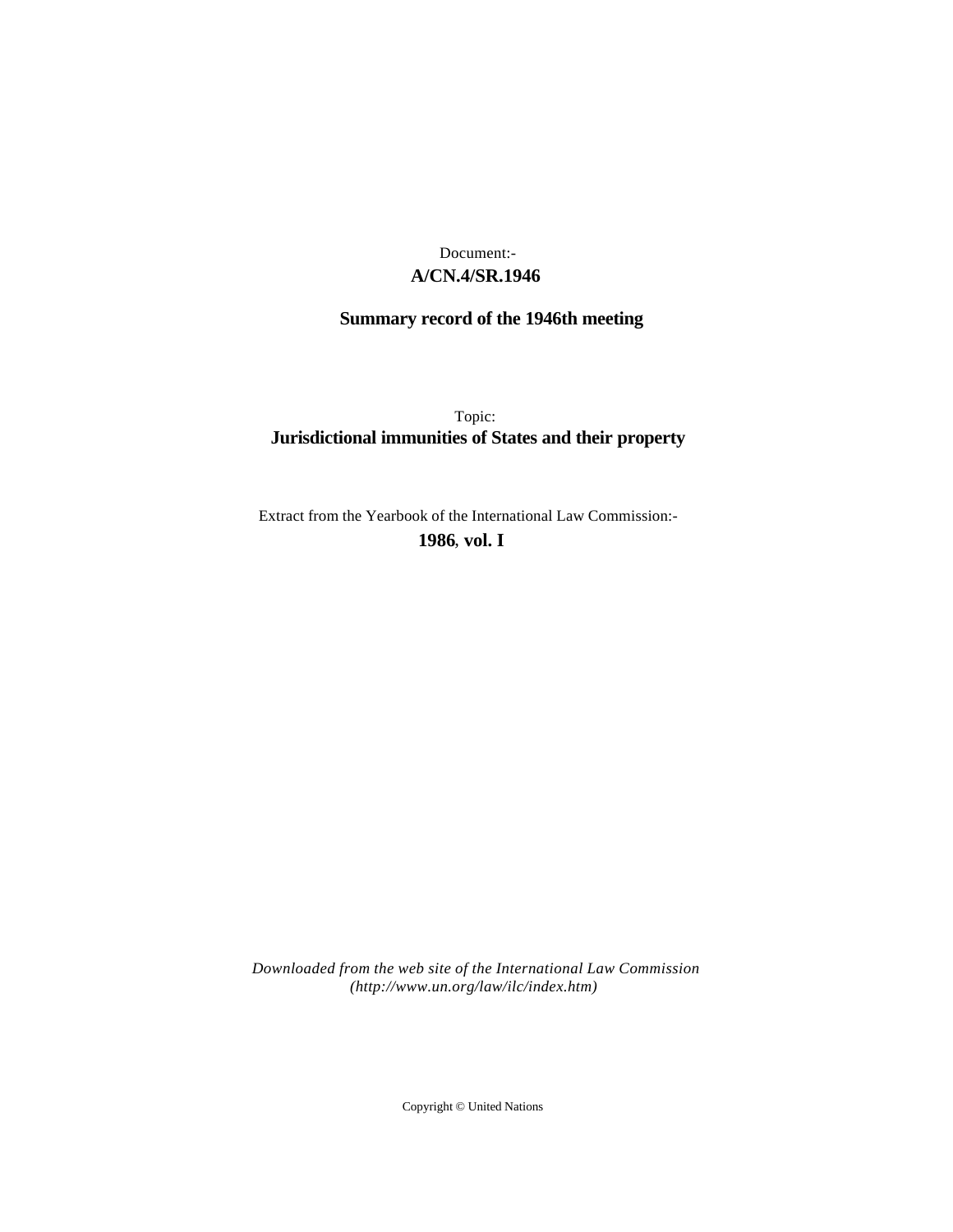57. With regard to draft article 2, paragraph 1 *(e),* the desire to clarify the meaning of the words "property, rights and interests" was understandable, but it was doubtful whether any efforts in that direction would prove productive. The article dealt with elements of a patrimonial nature and it was probably that notion that should be retained.

58. In draft article 3, paragraph 1 *(b)* (ii), it would be preferable to say "determination with the force of *res judicata".* Furthermore, it would be necessary to make the French translation of the word "functions" uniform, for while the expression "judicial functions" had been correctly rendered as *fonctions judiciaires* in the introductory clause of paragraph 1 *(b),* the term "administrative ... functions", in paragraph 1 (b) (v), had been translated not as *fonctions administratives,* but as *pouvoirs administratifs* ....

59. He had no objection to a list of international legal instruments in draft article 4, but it was somewhat strange to place conventions which were being implemented on the same footing as others which, although quite old, still had not entered into force. Moreover, item (v), in its present form, did not refer to any convention at all. Since the relevant convention was the one mentioned in item (iv), the two items should be merged.

60. Such relatively minor drafting problems could be resolved easily, but other matters were more important. With regard to draft article 2, for example, he would point out that the text on which the Commission was working was intended to state rules of international law: therefore the Commission could not confine itself to adopting paragraph 1 *(e)* and paragraph 2. Many other definitions would have to be included in that article.

61. While it was true that the law referred to in paragraph 1 *(e)* of article 2 was usually the internal law of the State invoking immunity from jurisdiction for property in respect of which it had a patrimonial right, that was not always the case. The internal law of the forum State, the *lex rei sitae* and, in some cases, even international law might well be involved. Some international instruments directly determined the attribution of a patrimonial right. Hence it would be unwise to refer expressly to internal law.

62. Draft article 3, entitled "Interpretative provisions", was not supposed to have the same purpose as draft article 2, entitled "Use of terms"; but the way in which article 3, paragraph  $1$  (*a*), was drafted suggested that it was intended to define the term "State". It would therefore be necessary to amend the introductory clause of paragraph 1 *(a)* and say: "The provisions of the present articles applicable to the State also apply to ...". The list of the entities in question would then follow.

63. Finally, draft article 3 called for certain more general observations. For a long time, the rule of State immunity had been nearly absolute. Gradually, however, a large number of States had come to make a distinction between acts *jure imperil* and acts *jure gestionis.* Some countries had considered that entities which were not really the State did not enjoy any im-

munity. The draft articles that the Commission was endeavouring to formulate should be designed to enable such entities to benefit from jurisdictional immunities when they exercised authority similar to that of the State. In considering the use of terms and the way in which some terms had been translated, however, he could not help wondering whether the Commission was actually following that course. The words "governmental authority", for example, had been incorrectly translated into French as *autorite souveraine.* Municipalities were not sovereign, but, like the State, they had public or governmental authority and, in exercising such authority, they must benefit from the same immunities as the State.

#### **Programme, procedures and working methods of the Commission, and its documentation**

[Agenda item 9]

MEMBERSHIP OF THE PLANNING GROUP OF THE ENLARGED BUREAU

64. Mr. YANKOV, speaking on behalf of Mr. Barboza, Chairman of the Planning Group, proposed that the membership of the Group should be as follows: Mr. Al-Qaysi, Mr. Arangio-Ruiz, Mr. Balanda, Mr. Diaz Gonzalez, Mr. El Rasheed Mohamed Ahmed, Mr. Flitan, Mr. Francis, Mr. Jacovides, Mr. Jagota, Mr. Mahiou, Mr. Malek, Mr. Ogiso, Mr. Reuter, Mr. Roukounas, Sir Ian Sinclair and Mr. Tomuschat. The Group was open-ended and other members of the Commission would be welcome to attend its meetings.

*It was so agreed.*

*The meeting rose at 1.10 p.m.*

### **1946th MEETING**

*Thursday, 15 May 1986, at 10.05 a.m.*

*Chairman:* Mr. Doudou THIAM

*Present:* Chief Akinjide, Mr. Arangio-Ruiz, Mr. Balanda, Mr. Boutros Ghali, Mr. Calero Rodrigues, Mr. Diaz Gonzalez, Mr. Flitan, Mr. Francis, Mr. Huang, Mr. Jagota, Mr. Koroma, Mr. Lacleta Muñoz, Mr. Mahiou, Mr. Malek, Mr. McCaffrey, Mr. Ogiso, Mr. Razafindralambo, Mr. Reuter, Mr. Riphagen, Sir Ian Sinclair, Mr. Sucharitkul, Mr. Tomuschat, Mr. Ushakov, Mr. Yankov.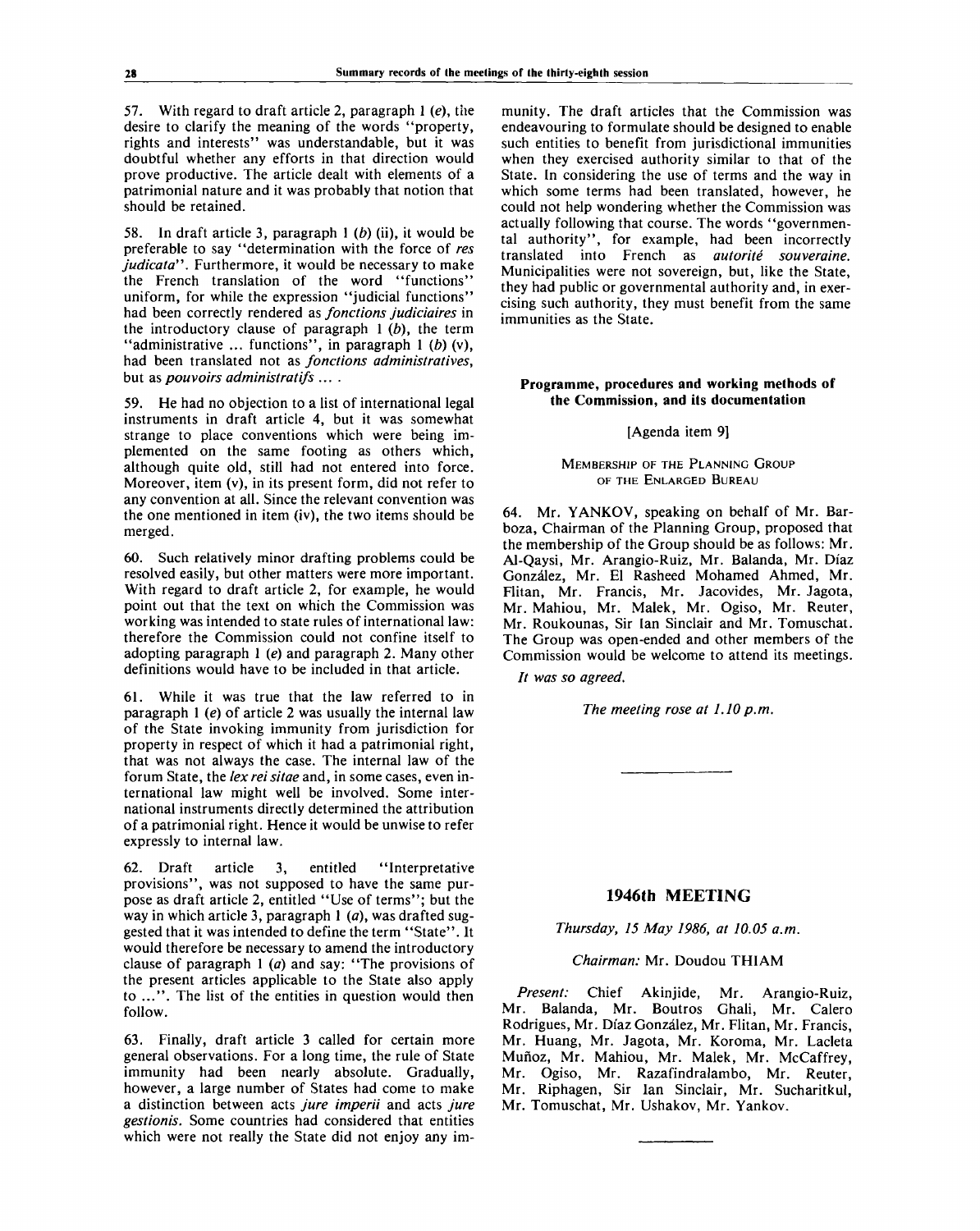#### **Jurisdictional immunities of States and their property** *(continued)* **(A/CN.4/388,<sup>1</sup> A/CN.4/396,<sup>2</sup> A/CN.4/ L.398, sect. E, ILC(XXXVIII)/Conf.Room Doc.l)**

#### [Agenda item 3]

DRAFT ARTICLES SUBMITTED BY THE SPECIAL RAPPORTEUR<sup>3</sup>  *(continued)*

ARTICLE 2 (Use of terms), paras. 1 *(e)* and 2

ARTICLE 3 (Interpretative provisions), para. 1

- ARTICLE 4 (Jurisdictional immunities not within the scope of the present articles) *and*
- ARTICLE 5 (Non-retroactivity of the present articles)<sup>4</sup> *(continued)*

1. Mr. BOUTROS GHALI said that the text being elaborated by the Commission was destined to become a convention of public international law, which would be translated into perhaps 50 languages. Many of the countries which would accede to it had legal systems that were not based on the common law or on Roman law. Thus the jurists, judges and other persons in different countries who would have to analyse, interpret and apply the provisions of the future convention might not have a full knowledge of the common law or of Roman law. It was therefore essential to define the expressions used in the draft articles precisely.

2. Mr. FRANCIS said that he concurred with the Special Rapporteur's remark in his eighth report (A/CN.4/396, para. 36, *in fine)* that:

<sup>1</sup> Reproduced in Yearbook ... 1985, vol. II (Part One).

<sup>3</sup> The texts of the draft articles considered by the Commission at its previous sessions are reproduced as follows:

*Part I* of the draft: *(a)* article 1, revised, and commentary thereto adopted provisionally by the Commission: *Yearbook ... 1982,* vol. II (Part Two), pp. 99-100; *(b)* article 2: *ibid.,* pp. 95-96, footnote 224; texts adopted provisionally by the Commission—paragraph 1 *(a)* and commentary thereto: *ibid.,* p. 100; paragraph 1 (g) and commentary thereto: *Yearbook ... 1983,* vol. II (Part Two), pp. 34-35; (c) article 3: *Yearbook ... 1982,* vol. II (Part Two), p. 96, footnote 225; paragraph 2 and commentary thereto adopted provisionally by the Commission: *Yearbook ... 1983,* vol. II (Part Two), pp. 35-36; *(d)* articles 4 and 5: *Yearbook* ... *1982,* vol. II (Part Two), p. 96, footnotes 226 and 227.

*Part II* of the draft: *(e)* article 6 and commentary thereto adopted provisionally by the Commission: *Yearbook ... 1980,* vol. II (Part Two), pp. 142 *et seq.; (f)* articles 7, 8 and 9 and commentaries thereto adopted provisionally by the Commission: *Yearbook ... 1982,* vol. II (Part Two), pp. 100 *et seq.; (g)* article 10 and commentary thereto adopted provisionally by the Commission: *Yearbook ... 1983,* vol. II (Part Two), pp. 22 *et seq.*

*Part* ///of the draft: *(h)* article 11: *Yearbook ... 1982,* vol. II (Part Two), p. 95, footnote 220; revised texts: *ibid.,* p. 99, footnote 237, and Yearbook ... 1984, vol. 11 (Part Two), p. 59, footnote 200; (i) article 12 and commentary thereto adopted provisionally by the Commission: *Yearbook ... 1983*, vol. II (Part Two), pp. 25 et seq.; (j) articles 13 and 14 and commentaries thereto adopted provisionally by the Commission: *Yearbook* ... *1984,* vol. II (Part Two), pp. 63 *el seq.; (k)* article 15 and commentary thereto adopted provisionally by the Commission: *Yearbook ... 1983,* vol. II (Part Two), pp. 36-38; (/) articles 16, 17 and 18 and commentaries thereto adopted provisionally by the Commission: *Yearbook* ... *1984,* vol. II (Part Two), pp. 67 *et seq.; (m)* articles 19 and 20 and commentaries thereto adopted provisionally by the Commission: *Yearbook ... 1985,* vol. II (Part Two) pp. 60 *et seq.*

*Part IV*of the draft: *(n)* articles 21, 22, 23 and 24: *ibid.,* pp. 53-54, footnotes 191 to 194; revised texts: *ibid.,* pp. 57-58, footnote 206.

The notion of "State property" has to be expanded to cover not only the relation to the State through ownership, but also the connection through operation and use, for it has become more and more apparent that the test of the nature of the use is a valid one for upholding or rejecting immunity in respect of property in use by the State.

3. At the same time, the Commission should bear in mind its own precedents, in particular the definition of "State property" in article 8 of the 1983 Vienna Convention on Succession of States in Respect of State Property, Archives and Debts.<sup>5</sup> Unless the text of paragraph 1 *(e)* of draft article 2 was brought into line with those precedents, confusion would result. There could, of course, be some difference between the concept of State property for the purposes of immunity and the same concept for the purposes of succession of States. Thus the definition in paragraph 1 *(e)* of draft article 2 differed from that in article 8 of the 1983 Vienna Convention; in particular, the words "operated or otherwise used" had been introduced after the word "owned". Paragraph 1 *(e)* also had to be read together with paragraph 2 of the same article, which safeguarded the meaning ascribed to the term "State property" in the internal law of any State or by the rules of any international organization.

4. He firmly believed that the concept of State property must be based on the sure foundation of the internal law of the State concerned. There was, however, some room for flexibility, for example when property was in dispute. That point could be illustrated by the example of a gift sent by the head of one State to the head of another State. If accepted, the gift became the property of the recipient; but if it was returned, it did not necessarily become once again the property of the donor State. In some countries, the law specified that the gift should go to charity.

5. He urged that paragraph 1 *(e)* of article 2 be referred to the Drafting Committee as it stood, except for the unnecesary word "otherwise" before "used by a State", which should be deleted, as suggested by Mr. McCaffrey (1945th meeting).

6. In regard to draft article 3, he agreed that the term "State", as a term of art used in international law and, more broadly, in international relations, did not require definition. Items (i) to (iv) of paragraph 1 *(a)* went into too much detail. The Commission should also consider bringing the language into line with article 21 of the 1969 Convention on Special Missions and article 50 of the 1975 Vienna Convention on the Representation of States, both of which dealt with the status of the head of State and persons of high rank. The provisions of items (ii) and (iv), if reduced to bare essentials, could be combined to produce an adequate reformulation of paragraph 1 *(a).*

It might be possible to dispense with paragraph 1 *(b)* if the question of quasi-judicial functions were covered elsewhere. If it were not, some elements of item (v) would have to be retained and the rest of paragraph 1 *(b)* could be transferred to the commentary.

<sup>2</sup> Reproduced in *Yearbook ... 1986,* vol. II (Part One).

<sup>4</sup> For the texts, see 1942nd meeting, paras. 5-8.

<sup>&#</sup>x27; A/CONF.117/14.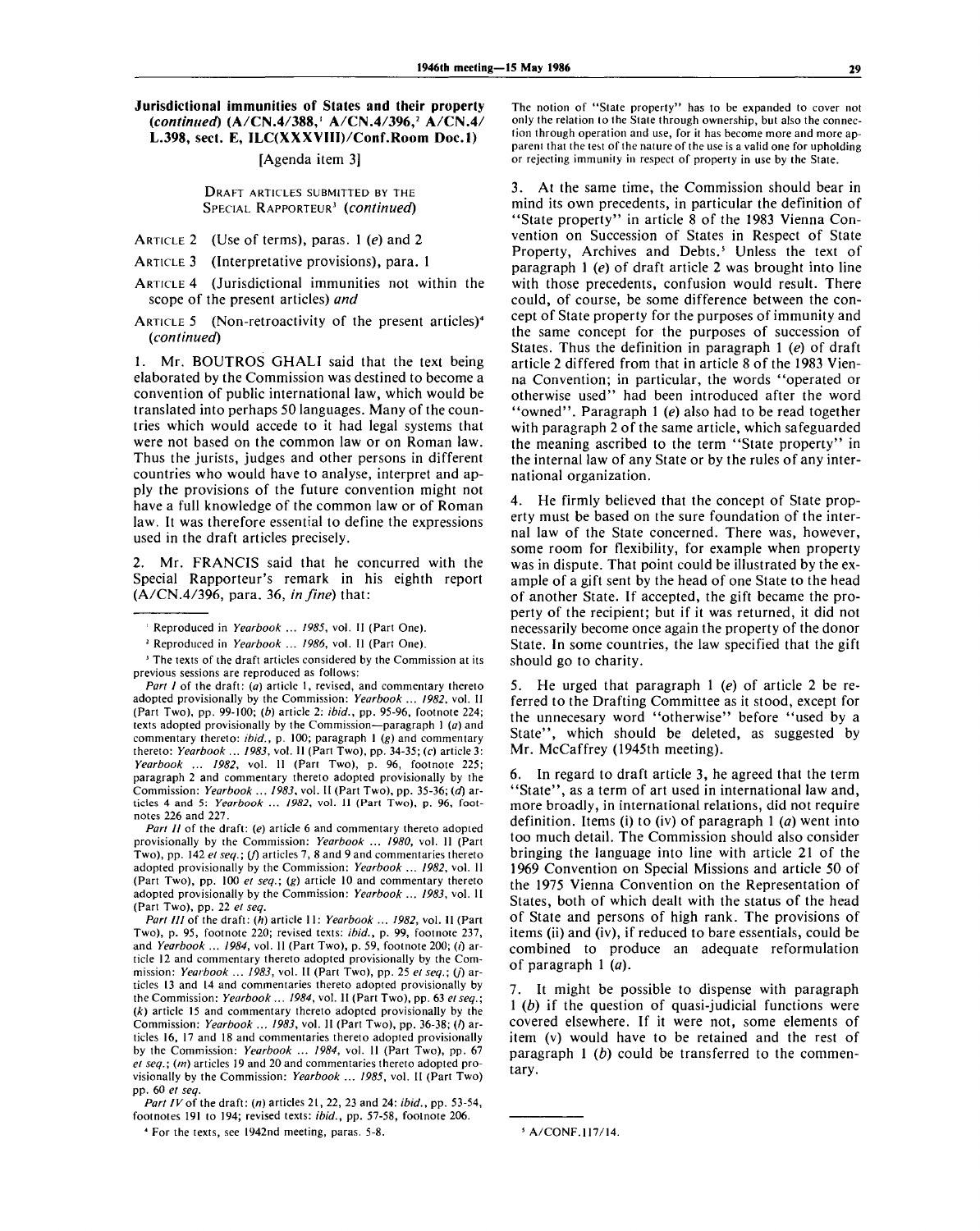8. In draft article 4, he suggested that the provisions of subparagraphs *(a), (b)* and (c) should be made into separate paragraphs.

Mr. YANKOV said it was evident that the present topic involved to a much greater degree than other topics the relationship between international law and internal law. Jurisdiction was, of course, one of the most important attributes of the State and the question of immunity and the rules of international law thereon could affect State sovereignty.

10. He had doubts about the words "according to its internal law" in paragraph 1 *(e)* of draft article 2, which were unduly restrictive and at the same time somewhat confusing. In many instances, the applicable law would not be the law of the foreign State concerned; the exercise of property rights, for example, would normally be governed by the *lex situs.* It was therefore necessary to reconsider those words. In addition, the unnecessary word "otherwise" before "used by a State" should be deleted, as suggested by Mr. McCaffrey (1945th meeting).

11. In draft article 3, he found most of the provisions of paragraph 1 *(a)* either unnecessary or likely to create confusion. For example, it was difficult to conceive of a State otherwise than as including "the central Government and its various organs or departments" (item (ii)). In the case of a federal State, referred to in item (iii), it was obvious that no foreign court could challenge the legal personality of the State's political subdivisions. It would therefore seem wise not to include any definition of the expression "State", which would only create more problems than it was intended to solve.

12. Paragraph 1 *(b),* dealing with the expression "judicial functions", should not create any problems of substance but was couched in language that was not very clear. The formula "administration of justice in all its aspects" in item (iii) was very broad and certainly covered the contents of other items, in particular items (i) and (ii). Perhaps the best course would be to confine the wording of paragraph 1 *(b)* to essentials, leaving out most of the details contained in the various items of the subparagraph.

13. In draft article 4, he was not satisfied with the enumerative method used and did not find the listing of conventions in items (i) to (vi) helpful. He would be inclined to delete the article because the absence of its provisions would not detract materially from the draft. The position in regard to immunities provided for by existing conventions would be the same whether article 4 was included or not.

14. Mr. RAZAFINDRALAMBO said that what was defined in paragraph 1 *(e)* of draft article 2 was not "State property" as might be inferred from the inverted commas in which those words appeared, but merely "property". In his view the terms "property, rights and interests", which were used several times in article 15, expressed perfectly clear concepts and could not be interpreted in different ways. He did not see why the expression "otherwise" should be deleted. A State could certainly use property in different capacities, for example as owner, as possessor or as a mere user.

15. In the same subparagraph, the reference to "internal law" had rightly been contested by several members of the Commission. The ownership and possession of property was not necessarily governed by internal law, whether that of the plaintiff State or that of the forum State. In the case of movable property, for example, the law applicable was the *lex situs.* Hence the words "according to its internal law" should be replaced by "under the appropriate rules of law"; that formula had the merit of covering all the rules applicable to all kinds of property, rights and interests.

16. With regard to paragraph 2 of article 2, Mr. Tomuschat's proposal (1945th meeting) that the wording should be amended to emphasize the primacy of international law over internal law was interesting.

17. Draft article 3, paragraph 1 *(a),* raised the question whether it was necessary to include a separate reference to the sovereign or head of State and whether they could not be mentioned in item (ii) together with the central Government. It had been proposed that the list of elements forming an integral part of the State should be shortened, retaining only the central Government, political subdivisions, State organs and para-State organs. The last two elements were assimilated to the State for the purposes of jurisdictional immunities only on condition that they were acting in the exercise of the sovereign authority of the State, which excluded the decentralized bodies. But it was not sufficient for them to have prerogatives of governmental authority. The proposed criterion was for distinguishing administrative acts from purely private acts; it was not a criterion for the exercise of the sovereign authority of the State.

18. In the French text of paragraph 1 *(b),* the word "functions" had been translated first as *fonctions* and later as *pouvoirs.* Although the term "judicial functions" seemed entirely appropriate, what they included should be specified, since they played a key part in the definition of the term "court". Paragraph 1 *(b)* should be simplified by retaining only the essential elements, namely the function of judging, that was to say adjudication of litigation, and also the function of prosecution, particularly in criminal cases. It would indeed be inconceivable for a State enjoying immunity from criminal jurisdiction not to be exempted from appearance before an entity assuming the functions of criminal prosecution, such as the public prosecutor or the head of his department. Hence it could not be said that judicial functions were "the functions exercised by an impartial and independent court". That would unduly restrict the extent of the immunity of States from criminal jurisdiction and even from administrative jurisdiction.

19. Moreover, under some legal systems, measures of execution could be ordered by an authority other than a judge. If the draft articles gave the term "court" too narrow a meaning and if the expression "judicial functions" was interpreted too vaguely, a State might have difficulty, under such a system of law, in obtaining recognition of its immunity from measures of execution.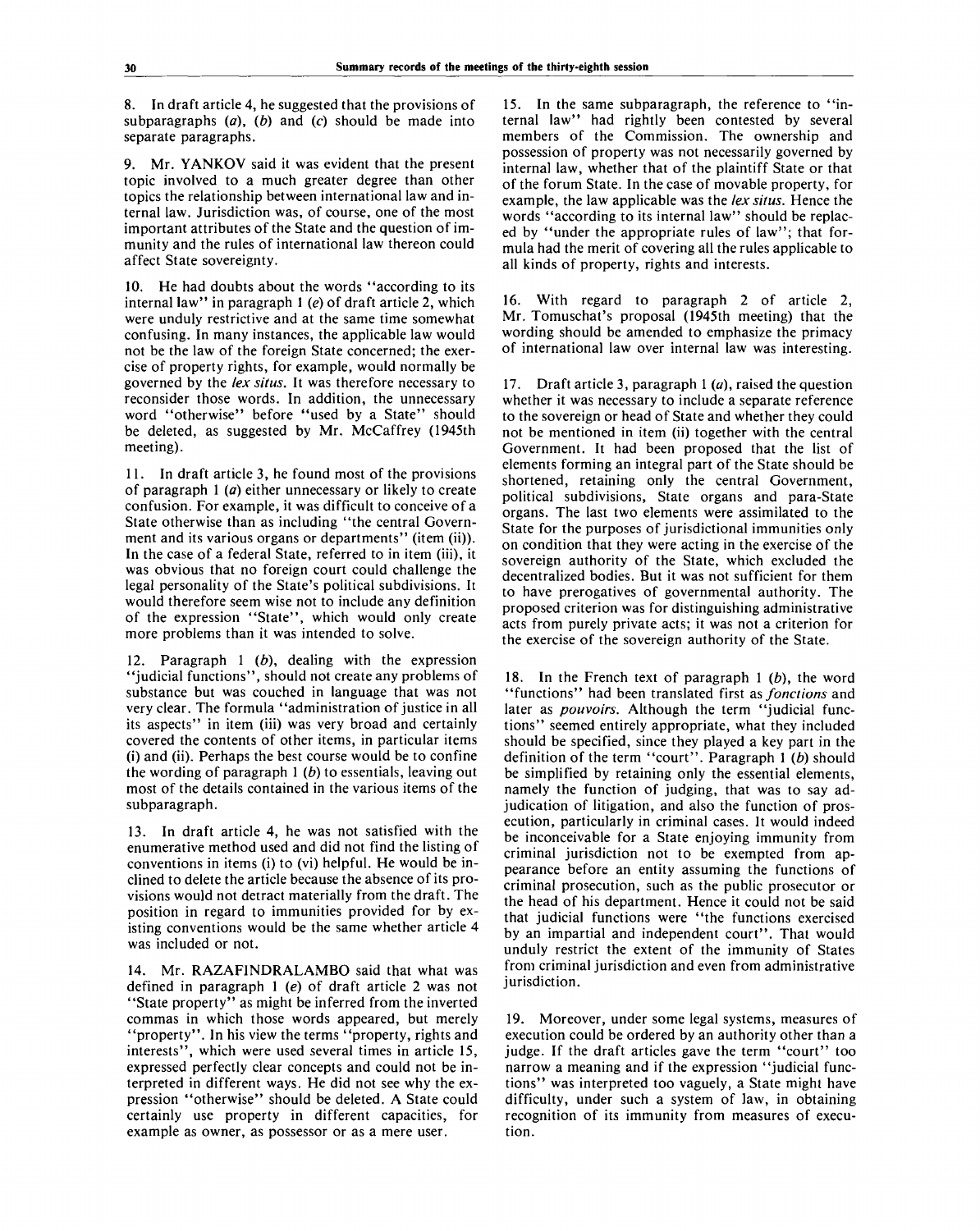20. On the question whether draft articles 4 and 5 should be retained or deleted, he had no fixed opinion and would accept the view of the Commission.

21. Mr. CALERO RODRIGUES said that most of the provisions under discussion were useful, although it was doubtful whether all of them were absolutely necessary. In any case, much redrafting would be required.

22. As to the definition of "State property" in paragraph  $1$  (e) of draft article 2, the main need was to adjust the language to that of articles 15 and 22 and possibly article 21 if it were retained. In the form in which it was likely to emerge from the Drafting Committee, article 22 would refer to State property as property which was owned by a State or was in its possession or control, or in which the State had a legally protected interest.

23. The language used in paragraph 1 *(e)* was not consonant with the general principles of the law of property in many countries. For example, the Civil Code of Brazil drew a distinction between property or ownership, and possession, use and other rights. The term "interests" was difficult to understand in the context. The important point was the relationship between a thing and a person. Ownership conferred the widest range of rights; possession was one of the elements of ownership, and the possessor could be someone other than the owner. There were also other rights, such as that of use, which could be shared by several persons. The word "operated" had no precise legal meaning and the corresponding words used in French and Spanish were likewise unsuitable.

24. He was also dissatisfied with the concluding words "according to its internal law". Rights over immovable property were usually governed by the law of the country in which the property was situated—*lex situs*—whereas title to intellectual property was often established by international conventions, that was to say by international law. It would therefore be preferable to delete the reference to internal law in paragraph 1 *(e).*

25. He agreed with Mr. Boutros Ghali that definitions were often necessary because the future convention would be used under a variety of different legal systems by persons not necessarily familiar with the terminology employed by the Commission. For a definition to meet that situation, however, it must serve to resolve ambiguities, which paragraph 1 *(e)* did not. The Commission should re-examine the definition carefully, and in articles 15, 21 and 22 refer simply to "State property". Alternatively, article 22, and perhaps article 15, could state what was meant by State property and then the definition in paragraph 1 *(e)* of article 2 could be deleted. Nothing but confusion would result from using language in article 2 which differed from that used in articles 15 and 22. He therefore suggested that the Drafting Committee should be invited to examine paragraph 1 *(e)* of article 2 together with articles 15, 21 and 22.

26. In draft article 3, paragraph 1 *(a)* needed redrafting, and the items in that subparagraph should be rearranged in a more logical order, as suggested by Mr. Mahiou (1945th meeting). There appeared to be no need for a separate reference to the "sovereign or head

of State"; whatever his functions might be, the head of State was part of the Government. Moreover, there was another article in the draft (art. 25) dealing with the immunities of a sovereign or head of State when not performing official functions.

27. With regard to paragraph 1 *(b)* of article 3, dealing with the expression "judicial functions", he agreed that the formula "administration of justice in all its aspects", in item (iii), covered all the content of the other four items. It was necessary to retain the essential elements of item (v), because in many countries judgments were not executed by court officials, so that their enforcement was not part of the administration of justice. The text of item (v) should, however, be made much shorter.

28. He had serious doubts about draft article 4. As drafted, it did not seem very useful. Too many examples were given and the one in item (vi) was clearly out of place, since there was no reference to immunities in the Convention on the Prevention and Punishment of Crimes against Internationally Protected Persons, including Diplomatic Agents.

29. He saw no need for draft article 5. The principle of non-retroactivity was already covered by a rule of international law stated in article 28 of the 1969 Vienna Convention on the Law of Treaties. Thus the rule of nonretroactivity was a general rule of the law of treaties and would apply regardless of whether article 5 was included in the draft or not.

30. Mr. LACLETA MUNOZ, referring to draft article 2, paragraph 1 *(e),* said that the wording used to define the expression "State property" and that used in draft articles 21 and 22 should be concordant.

31. As it stood, paragraph 1 *(e)* had certain defects. First, it was difficult to see how rights could be "owned" by a State. The sentence could be drafted less clumsily, at least in Spanish. It might read: *Se entiende* por "bienes de Estado" los bienes que son propiedad de *un Estado asi como los derechos e intereses que este puede usar o disfrutar* ("State property means property owned by a State and rights and interests which that State is entitled to exercise or enjoy"). The term "otherwise" was also not satisfactory: the adverb "lawfully" would be more correct. The expression "according to its internal law" was obviously too restrictive. It could be replaced by the words "according to the applicable law; or, if the adverb "lawfully" was included, the word "law" need not be qualified and it would be possible simply to say "in accordance with a legal system". Thus amended, paragraph 1 *(e)* would read as follows:

"State property means property owned by a State in accordance with a legal system and rights and interests which that State is lawfully entitled to exercise or enjoy."

32. Paragraph 2 of article 2 was satisfactory. Its drafting could in no way call into question the primacy of international law over internal law.

33. In draft article 3, paragraph 1 *(a),* the head of State should perhaps be mentioned as the highest representative of the State, but the words "in his public capacity" should be added. The 1969 Convention on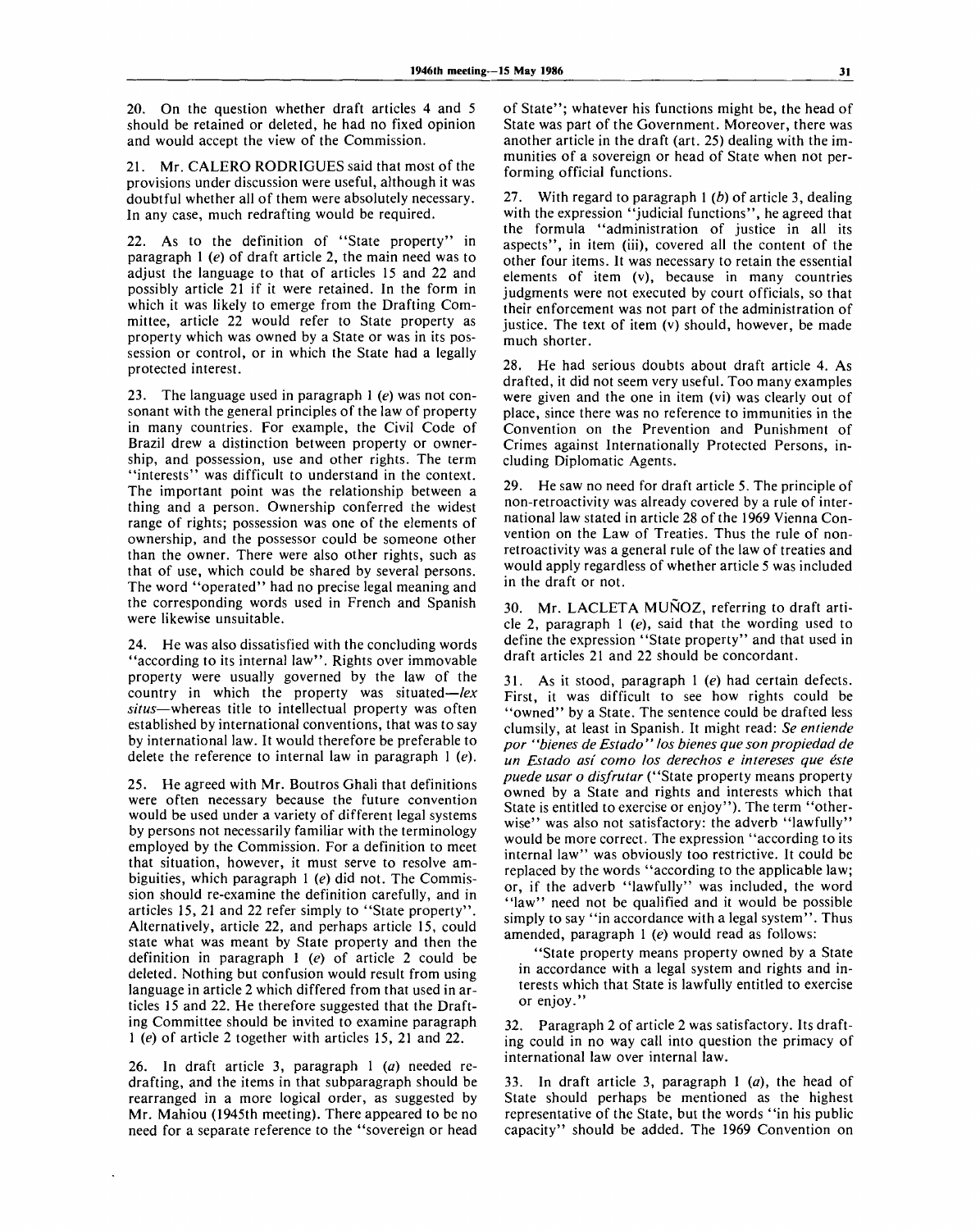Special Missions had been much criticized for mentioning only the head of the mission, without referring to the mission itself. The Commission should not commit the opposite error by omitting all reference to the head of State from the draft articles on jurisdictional immunities.

34. In paragraph 1 *(a)* (ii), it would be preferable to replace the expression "central Government", which implied that there were other types of government, by the words "Government of the State". In paragraph 1 *(a)* (iii), the phrase "in the exercise of its governmental authority" had been translated into Spanish as *en el ejercicio del poder publico.* Although that phrase did not express the concept of sovereignty, it was perfectly acceptable, since governmental authority could only derive from the sovereignty of the State.

35. In the list of the constituent elements of "judicial functions" in paragraph 1 *(b),* "administration of justice in all its aspects", which clearly included all judicial functions, should come first. Paragraph 1 *(b)* (v) was nevertheless useful and should be retained.

36. As international conventions were never acceded to by all States, it would be no use enumerating all the relevant conventions in draft article 4; and above all, conventions which were being effectively applied should not be put on the same footing as those which had not yet entered into force. The first part of the text should therefore be reformulated. For example, it might read: "The fact that the present articles do not apply to jurisdictional immunities provided for in ...". After listing a certain number of conventions, the text would continue "relating to diplomatic missions, consular missions ...". Finally, draft article 5 was not really indispensable.

37. Mr. JAGOTA said that, since the various aspects of State property had been elaborated in articles 15, 16, 18, 19 and 21 to 24 of the draft, he saw no need to retain the definition of "State property" in draft article 2, paragraph 1 *(e).* If that definition were to be retained, however, it would be preferable not to delete the phrase "according to its internal law", in order to be consistent with article 8 of the 1983 Vienna Convention on Succession of States in Respect of State Property, Archives and Debts.<sup>6</sup> A body of State practice would also emerge and help to promote consistency in the law. Depending on the decision taken on those two points, the Drafting Committee might also wish to consider whether paragraph 2 of article 2 was necessary.

38. The interpretative provisions of draft article 3 were more flexible than the terms defined in draft article 2, which was both an advantage and a disadvantage. The first term dealt with in article 3 was "State", which had never been defined in any convention except when qualified by an adjective, as in "sending State", "receiving State" or "host State". If it were now decided to adopt such a provision, the question of its precise scope would arise and, specifically, whether it would cover entities that might not enjoy full sovereignty, such as those formerly known as protectorates or associated States. Such entities had treaty-making

capacity and complete autonomy in internal matters, but might not be Members of the United Nations. That was not just a theoretical possibility, as was clear from article 305 of the 1982 United Nations Convention on the Law of the Sea. His own view was that it would be preferable not to define the term "State" in too much detail. The entities in question would be covered by the word "includes" in paragraph 1 *(a)* of article 3, and the matter could be left to State practice. Possibly a suitable reference could be included in the commentary.

39. He was not sure whether the definition of "judicial functions" in paragraph 1 *(b)* of draft article 3 was necessary, but would not oppose its retention. A number of drafting changes would, however, be required. In particular, he would suggest for the Drafting Committee's consideration that a new clause relating to judicial measures of constraint be added to paragraph 1 *(b)* or that an appropriate reference to such measures be made in the commentary.

40. It would be useful to retain draft article 4, although its drafting too required consideration, as did that of draft article 5, particularly the opening clause.

41. Mr. USHAKOV proposed that paragraph 1 *(e)* of draft article 2 be amended to read:

" 'State property' means property, rights and interests which, at the time of the act that gave rise to proceedings in a court of another State, belonged to the State according to its internal law."

Among State property, he distinguished between property situated in the territory of the State claiming ownership, which raised no problem; property situated in international territory, whether on the high seas or in outer space, for example, which did not concern the Commission in the present instance; and property situated in the territory of another State. Article 15 as provisionally adopted by the Commission provided that, in the case of-a dispute concerning ownership by a State of property situated in the territory of another State, the competent court of the latter State could exercise jurisdiction. The applicable law, in his view, was that of the former State.

42. Supposing that an action was brought against an agency of Aeroflot in Switzerland which had an account with a Swiss bank, if the competent Swiss court ordered a drawing on that account and the ambassador of the Soviet Union claimed that the money deposited in the account did not belong to the Aeroflot agency but to the Soviet State, the court would have to refer to Soviet law to determine whether Aeroflot was or was not, under that law, a legal person separate from the Soviet State. If it was a separate legal person, the court would be justified in ordering the drawing. Another example would be that of a Soviet ambassador in Switzerland who was given a gift of great value. On being dispossessed of the gift in question by the Soviet Government, the ambassador could apply to the Swiss courts, asserting that he had received the gift in his personal capacity. There again, the Swiss court would have to refer to Soviet law to determine whether, under that law, a Soviet ambassador was entitled to retain, for his personal use, gifts of a certain value which he had received.

**A/CONF.117/14.**